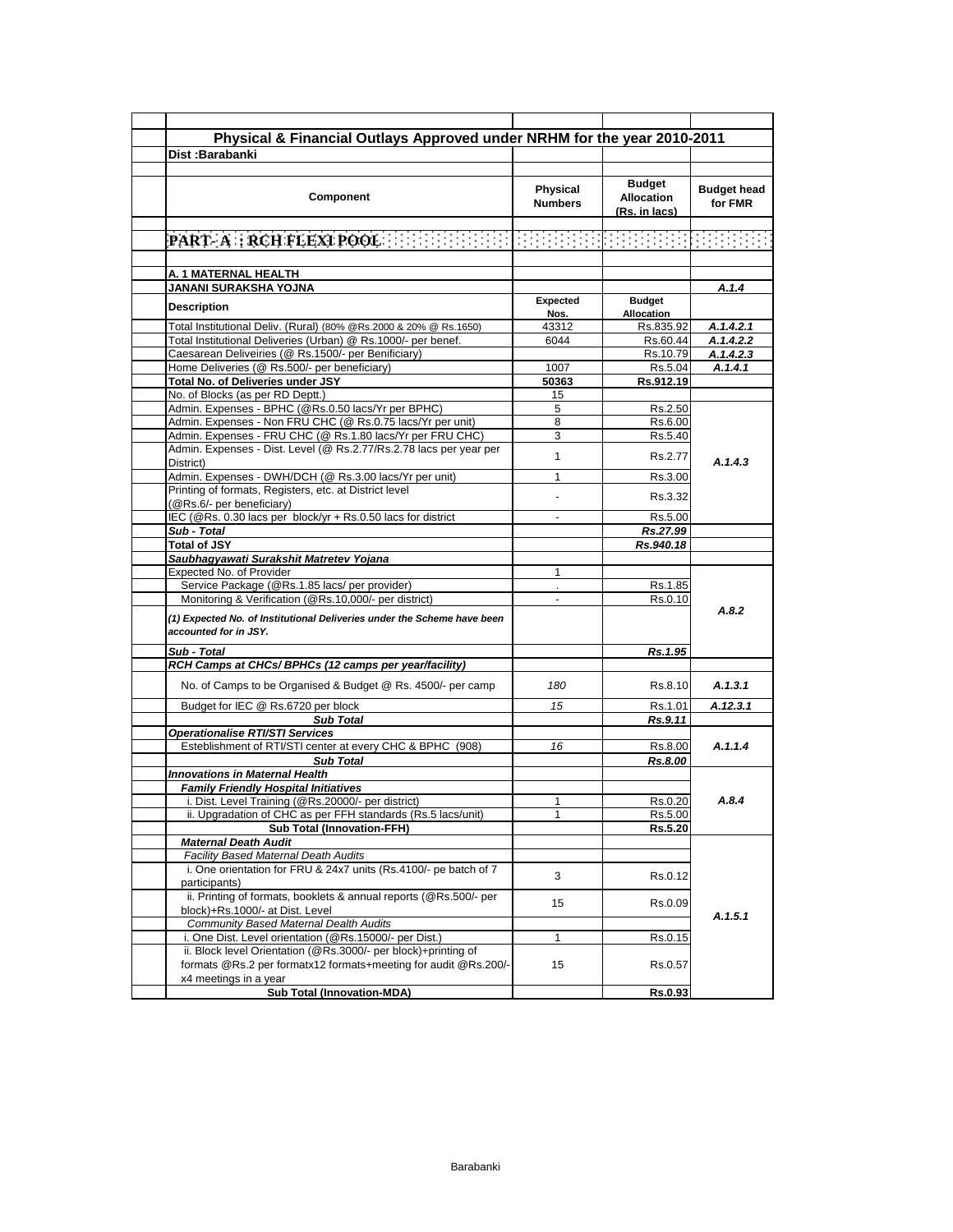| Component                                                                              | <b>Physical</b><br><b>Numbers</b> | <b>Budget</b><br><b>Allocation</b><br>(Rs. in lacs) | <b>Budget head</b><br>for FMR |
|----------------------------------------------------------------------------------------|-----------------------------------|-----------------------------------------------------|-------------------------------|
| <b>Pregnant Women &amp; Child Tracking</b>                                             |                                   |                                                     |                               |
| i. Orientation Workshop                                                                |                                   |                                                     |                               |
| (a) At Dist. Level                                                                     | 1                                 | Rs.0.30                                             | A.10.3                        |
| (b) At Block Level @ Rs.6500/- block                                                   | 15                                | Rs.0.98                                             |                               |
| ii. Printing of formats (730 format/block @Rs.2 per format)                            | 10950                             | Rs.0.22                                             |                               |
| Sub Total (Innovation-Preg. Women & child tracking)                                    |                                   | Rs.1.49                                             |                               |
| <b>Strengthening of Sub Centers Accridited under JSY</b>                               |                                   |                                                     |                               |
| Dissemination meeting in the District @ Rs 5000/-                                      | 1                                 | Rs 0.05                                             |                               |
| Upgradation of Sub Centre in Dist (From State Level)                                   | 117                               | Rs.0.00                                             | A.1.1.5                       |
| Sub Total (Innovation-S.C. Accridited under JSY))                                      |                                   | Rs.0.05                                             |                               |
| Sub Total (Innovation in Maternal Health)                                              |                                   | Rs.7.67                                             |                               |
| Sub-Total (Maternal Health)                                                            |                                   | Rs.966.91                                           |                               |
| A.2 CHILD HEALTH                                                                       |                                   |                                                     |                               |
| <b>Comprehensive Child Survival Programme (CCSP)</b>                                   |                                   |                                                     |                               |
| <b>CCSP Training - FBNC (in 1st &amp; 2nd phase districts only)</b>                    |                                   |                                                     |                               |
| Training Site - District Women Hospital                                                |                                   |                                                     |                               |
| Expected No. of Participants                                                           | 66                                |                                                     |                               |
|                                                                                        |                                   |                                                     |                               |
| No. of Batches to be Organised and Budget @ Rs.12,000 per Batch                        | 11                                | Rs.1.32                                             | A.11.5.2                      |
| No. of Batches to be Supervised and Budget @ Rs.3,200 per Batch                        | 3                                 | Rs 0.10                                             |                               |
| Sub - Total                                                                            |                                   | Rs.1.416                                            |                               |
| Training at Medical College under CCSP Prog                                            |                                   |                                                     |                               |
| Support staff to Medical Collage                                                       |                                   | Rs.0.00                                             | A.11.5.2                      |
| Physicians training/F-IMNCI                                                            |                                   | Rs.0.00                                             |                               |
| <b>Sub Total</b>                                                                       |                                   | Rs.0.000                                            |                               |
| <b>CCSP Training - NSSK (in 3rd phase districts only)</b>                              |                                   |                                                     |                               |
| Training Site - District Women Hospital                                                |                                   |                                                     |                               |
| <b>Expected No. of Participants</b>                                                    |                                   |                                                     |                               |
| No. of Batches to be Organised and Budget @ Rs.38,500 per Batch                        | 0                                 | Rs 0.00                                             | A.11.5.5                      |
| No. of Batches to be Supervised and Budget @ Rs.3,500 per Batch                        | 0                                 | Rs 0.00                                             |                               |
| Sub - Total                                                                            |                                   | <b>Rs.0.00</b>                                      |                               |
| CCSP Training of ASHAs, ANMs, LHVs - (1st & 2nd Phase                                  |                                   |                                                     |                               |
| Districts)                                                                             |                                   |                                                     |                               |
| Expected No. of Participants (approx. 24 per batch)                                    | 1300                              |                                                     |                               |
|                                                                                        |                                   |                                                     | A.11.5.1                      |
| No. of Batches to be Organised and Budget @ Rs.1,65,000 per Batch                      | 52                                | Rs.85.80                                            |                               |
| No. of Batches of ToT and Budget @ Rs.2,39,000 per Batch                               | $\mathbf{1}$                      | Rs.2.39                                             |                               |
| Sub - Total                                                                            |                                   | Rs.88.19                                            |                               |
| CCSP Training of ASHAs, ANMs, LHVs - (3rd Phase Districts)                             |                                   |                                                     |                               |
| Expected No. of Participants (approx. 24 per batch)                                    | 0                                 |                                                     |                               |
| No. of Batches to be Organised and Budget @ Rs.1,65,000 per Batch                      | 0                                 | Rs.0.00                                             | A.11.5.1                      |
| No. of Batches of ToT and Budget @ Rs.2,39,000 per Batch                               | 0                                 | Rs.0.00                                             |                               |
|                                                                                        |                                   |                                                     |                               |
| Sub - Total<br>CCSP Training of Supervisors (in 1st & 2nd phase districts              |                                   | Rs.0.000                                            |                               |
| only)                                                                                  |                                   |                                                     |                               |
| No. of Batches (16 participants) to be Organised and Budget @                          | 9                                 | Rs.2.205                                            |                               |
| Rs.24,500 per Batch<br>No. of Batches to be Supervised and Budget for Observer Visit @ | $\overline{2}$                    | Rs.0.06                                             | A.11.5.1                      |
| Rs.3,200 per Batch<br>Sub - Total                                                      |                                   | Rs.2.269                                            |                               |
| <b>Site Stregthening</b>                                                               |                                   |                                                     |                               |
| Strengthening of FBNC/NSSK Site (@ Rs.30,000/- per site)                               | $\mathbf{1}$                      | Rs.0.30                                             |                               |
| Strengthening of CCSP Training Site (@ Rs.2,33,500/- per site)                         | $\mathbf{1}$                      | Rs.2.34                                             | A.11.5.1                      |
| <b>Sub Total</b>                                                                       |                                   | Rs.2.64                                             |                               |
| Establishment, Operationalisation & Construction of SNCU                               |                                   |                                                     |                               |
| Establishment and Operating Exp. Of old SNCU in 7 Dist. @Rs.25                         |                                   |                                                     |                               |
| lacs                                                                                   | 0                                 | Rs.0.0                                              | A.2.2                         |
| Construction of of new SNCU in 5 Dist. (@Rs.30 lacs)                                   | 0                                 | Rs.0.0                                              | A.9.2.2                       |
| Sub - Total                                                                            |                                   | Rs.0.0                                              |                               |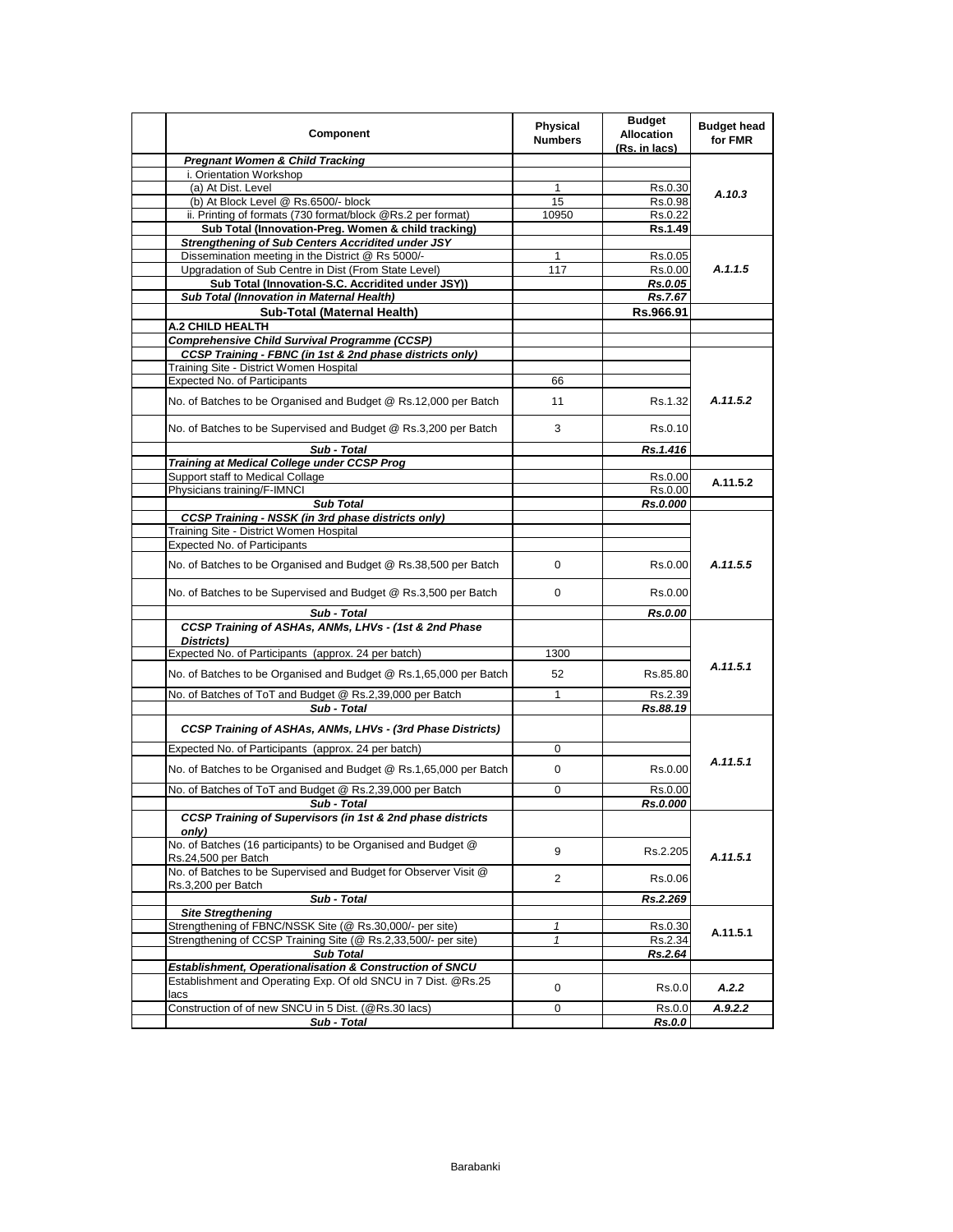| Component                                                                                                             | <b>Physical</b><br><b>Numbers</b> | <b>Budget</b><br>Allocation<br>(Rs. in lacs) | <b>Budget head</b><br>for FMR |
|-----------------------------------------------------------------------------------------------------------------------|-----------------------------------|----------------------------------------------|-------------------------------|
| Infant death audit (Aligarh & Banda only)                                                                             |                                   |                                              |                               |
| No. of blocks in the district                                                                                         | 0                                 | Rs.0.0                                       | A.2.8                         |
| Sub - Total<br>Infant & Young Child feeding (IYCF)                                                                    |                                   | Rs.0.00                                      |                               |
| Mass Awareness Campaign during World Breastfeeding Week                                                               | 1                                 | Rs.0.50                                      | A.2.5                         |
| Sub - Total                                                                                                           |                                   | Rs.0.50                                      |                               |
| <b>Supportive Supervision through Reputed Institutions (for 1st</b>                                                   |                                   |                                              |                               |
| & 2nd pase districts only)                                                                                            |                                   |                                              |                               |
| One Supervisor per block @ Rs.5,000/- p.m. for 12 months                                                              | 0                                 | Rs.0.0                                       |                               |
| Mobility for supervisors @ Rs.3,000/- p.m. for 12 months                                                              | 0                                 | Rs.0.0                                       |                               |
| Institutional support @ Rs.5,000/- p.m. for 12 months                                                                 | 0                                 | Rs.0.0                                       |                               |
| Sub - Total                                                                                                           |                                   | Rs.0.00                                      |                               |
| Sub-Total (CCSP)                                                                                                      |                                   | Rs.95.01                                     |                               |
| Implementation of Bal Swasthya Poshan Mah (BSPM)<br>Joint Meetings of Health & ICDS - 2 Planning Meetings at District |                                   |                                              |                               |
| Level in a year @ Rs. 5000/- per meeting for 2 Rounds                                                                 | 1 Dist.                           | Rs.0.10                                      |                               |
| Joint planning meeting of health and ICDS at Block level Rs. 2000 per                                                 |                                   |                                              |                               |
| meeting for 2 rounds                                                                                                  | 15 Blocks                         | Rs.0.60                                      |                               |
| Joint Orientation of ASHAs & ANMs (@Rs. 25/- per participant) for 2                                                   | 3399 ANM and                      |                                              |                               |
| Rounds                                                                                                                | AWW                               | Rs 1.70                                      | A.2.7                         |
| Printing of Guidelines, Reporting & Monitoring Formats (@ Rs.2,000/- per                                              | 15 Blocks                         |                                              |                               |
| block/round) for 2 rounds                                                                                             |                                   | Rs.0.60                                      |                               |
| Dissemination meeting at District level Rs. 5000 per meeting per                                                      | 1 Dist.                           | Rs.0.10                                      |                               |
| District for 2 Rounds                                                                                                 |                                   |                                              |                               |
| Sub - Total                                                                                                           |                                   | Rs.3.10                                      |                               |
| <b>School Health Programme</b><br>Total No. of Blocks in the district                                                 | 15                                |                                              |                               |
| No. of Schools to be covered (60 Schools per block)                                                                   | 900                               |                                              |                               |
| <b>District Sensitization workshop</b>                                                                                | $\mathbf{1}$                      | Rs. 0.15                                     |                               |
|                                                                                                                       |                                   |                                              |                               |
| Contingencies for printing of Health Card, etc. (@Rs.500/- per school)                                                | 900                               | Rs. 4.50                                     |                               |
| Budget for Mobility (@Rs.300 per visit x 1 visit)                                                                     | 900                               | Rs. 2.70                                     |                               |
| Sub Total (Prog. Implementation)                                                                                      |                                   | Rs. 7.35                                     |                               |
| Traning program for 40 schools per block (where                                                                       | 600                               |                                              |                               |
| program is already running)                                                                                           |                                   |                                              |                               |
| Training of District Trainers- Honorarium to district traininer @ Rs.                                                 |                                   |                                              |                               |
| 350 *2days                                                                                                            | 3                                 | Rs. 0.02                                     |                               |
| Honorarium to traininees from block@ Rs. 400 *2days per block                                                         | 45                                | Rs. 0.36                                     | A.2.4                         |
| Training of Block Trainers - Honorarium to block resource persons @                                                   | 45                                | Rs. 0.54                                     |                               |
| Rs. 300 *2days*2 batches per block                                                                                    |                                   |                                              |                               |
| Honararium to Teachers @ Rs. 250*2 teachers per school *2 days                                                        | 1200                              | Rs. 6.00                                     |                               |
| <b>Sub Total (Training)</b>                                                                                           |                                   | Rs. 6.92                                     |                               |
| For training program unspent balance is available at the district                                                     |                                   | Rs. 4.99                                     |                               |
| <b>Actual Allocation for training</b>                                                                                 |                                   | Rs. 1.93                                     |                               |
| Weighing scale, Ht./Wt Charts, Measuring tape etc. @ Rs1000 per                                                       |                                   |                                              |                               |
| school x 20 new schools/block                                                                                         | 300                               | Rs. 0.00                                     |                               |
| Procurement of IFA tablets (30 mg tablets) for all schools                                                            | 13500000                          | Rs. 0.00                                     |                               |
| Procurement of deworming tablets for all schools                                                                      | 270000                            | Rs. 0.00                                     |                               |
| <b>Sub Total (Procurement)</b>                                                                                        |                                   | Rs. 0.00                                     |                               |
| <b>Total (School Health)</b>                                                                                          |                                   | Rs. 9.28                                     |                               |
| Sub-Total (Child Health)                                                                                              |                                   | Rs.107.39                                    |                               |
| A3. Family Planning                                                                                                   |                                   |                                              |                               |
| <b>Terminal/Limiting Methods</b><br>Dissemination of manuals on sterilization standards & quality                     |                                   |                                              | A.3.1                         |
| assurance of sterilization services                                                                                   | 1                                 | Rs. 0.40                                     | A.3.1.1                       |
| NSV Camps in Districts (6 camps/dist. @ Rs.35,000/- per camp)                                                         | 6                                 | Rs. 2.10                                     | A.3.1.3                       |
| Compensation for Female Sterilization                                                                                 | 5903                              | Rs. 59.03                                    | A.3.1.4                       |
| Compensation for Male Sterilization                                                                                   | 23                                | Rs. 0.35                                     | A.3.1.5                       |
| Accrediation of private providers of sterilization services                                                           |                                   |                                              |                               |
| <b>Female Sterilization</b>                                                                                           |                                   | Rs. 0.25                                     | A.3.1.6                       |
| Male Sterilization (NSV)                                                                                              |                                   | Rs. 0.05                                     |                               |
| <b>Spacing Methods</b>                                                                                                |                                   |                                              | A.3.2                         |
| IUD services at health facilities/compensation                                                                        | 29110                             | Rs. 5.82                                     | A.3.2.2                       |
| Accrediation of private providers of IUD services                                                                     | 4                                 | Rs. 0.03                                     | A.3.2.3                       |
| Family Welfare Counsellor@9000 per month<br><b>Sub Total</b>                                                          |                                   | Rs. 4.32<br>Rs. 72.35                        | A.9.1.5                       |
|                                                                                                                       |                                   |                                              |                               |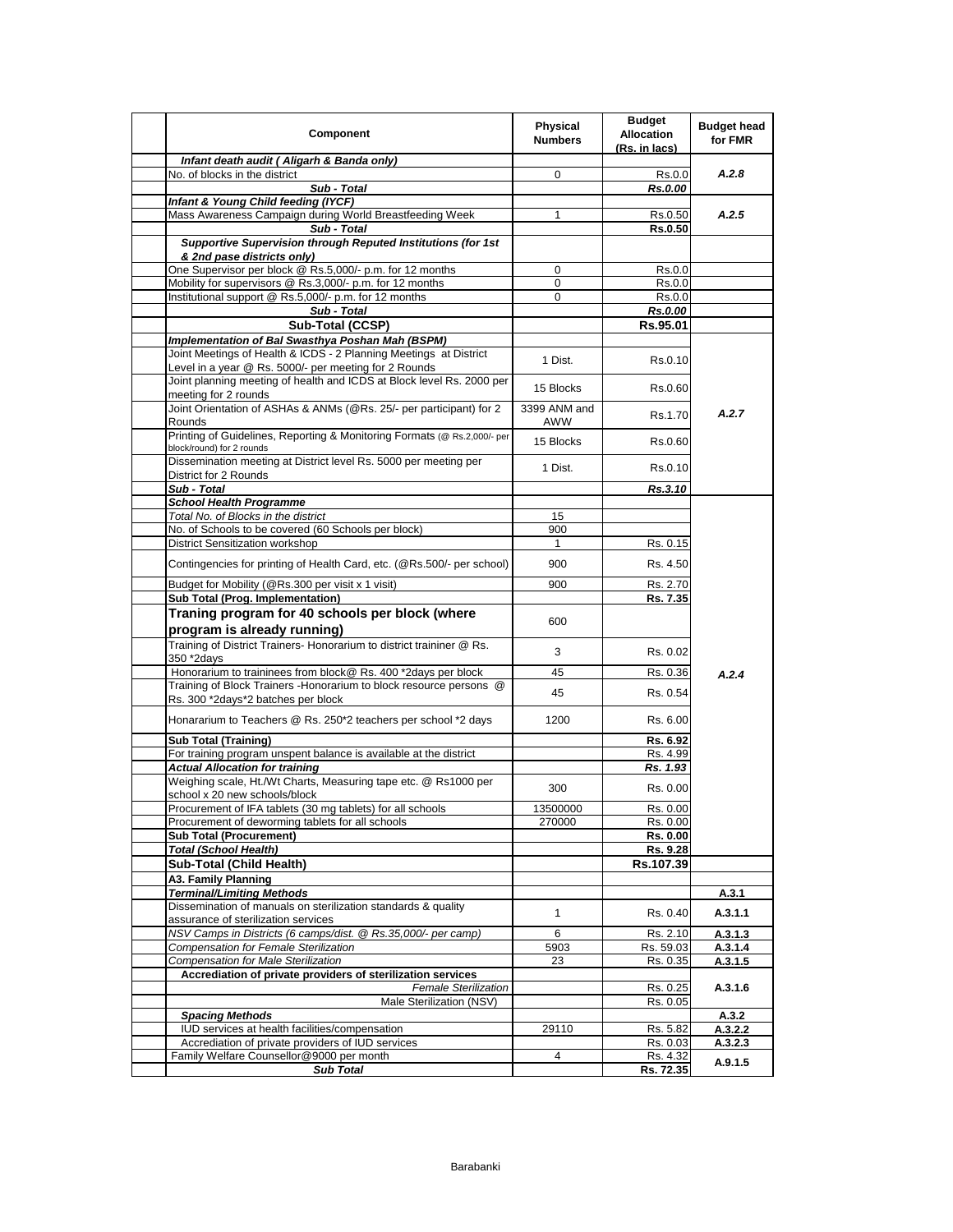| Component                                                                                                | <b>Physical</b><br><b>Numbers</b> | <b>Budget</b><br><b>Allocation</b><br>(Rs. in lacs) | <b>Budget head</b><br>for FMR |
|----------------------------------------------------------------------------------------------------------|-----------------------------------|-----------------------------------------------------|-------------------------------|
| <b>PCPNDT and Sex-Ratio</b>                                                                              |                                   |                                                     |                               |
| Visit of District Inspection & Monitoring Committee                                                      | 10                                | Rs. 0.10                                            |                               |
| Sensitization Workshop at District level                                                                 | $\mathbf{1}$                      | Rs. 0.40                                            | A.8.1                         |
| Organising Competions at Inter/Degree Colleges                                                           | 3                                 | Rs. 0.10                                            |                               |
| Orientation of members of Dist advisory committee at Division                                            |                                   | Rs. 0.00                                            |                               |
| <b>IEC Activities &amp; Conigency</b>                                                                    |                                   |                                                     |                               |
| <b>IEC Activities</b>                                                                                    |                                   | Rs. 0.35                                            |                               |
| Contigency                                                                                               |                                   | Rs. 0.03                                            |                               |
|                                                                                                          |                                   |                                                     | A.12.4                        |
| TA/DA to Dist. level Staff for attending workshop, training, meetings                                    |                                   | Rs. 0.20                                            |                               |
| <b>Sub Total</b>                                                                                         |                                   | Rs. 1.18                                            |                               |
| <b>Sub-Total (Family Planning)</b>                                                                       |                                   | Rs.73.53                                            |                               |
| A.4 ARSH                                                                                                 |                                   |                                                     |                               |
| Saloni Scheme                                                                                            |                                   |                                                     |                               |
| No. of Blocks in District                                                                                | 15                                |                                                     | A.4.1                         |
| No. of Schools to be covered (10 Schools per block)                                                      | 150                               |                                                     |                               |
| No. of Benificiaries (150 per school)                                                                    | 22500                             |                                                     |                               |
| Sensitization Workshop at District level                                                                 | 1                                 | Rs. 0.15                                            |                               |
| Budget for Visit of Medical Team (@Rs.300/- per visit x 2 visits per                                     |                                   |                                                     |                               |
| school)                                                                                                  | 300                               | Rs. 0.90                                            | A.4.2                         |
| Budget for Preparing Saloni Sabha (Rs.300/- p.m. per school x 10                                         | 1500                              | Rs. 4.50                                            |                               |
| months)                                                                                                  |                                   |                                                     |                               |
| Procurement of IFA tablets (100 mg tablets) for all schools                                              | 1080000                           | Rs.0.00                                             |                               |
| Procurement of deworming tablets for all schools 2 tab/Benf.                                             | 45000                             | Rs.0.00                                             | A.13.2.5                      |
| Sub-Total (Adolescent Health)                                                                            |                                   | Rs.5.55                                             |                               |
| A.5 Urban RCH                                                                                            |                                   |                                                     |                               |
| <b>Urban RCH plan /activities</b>                                                                        |                                   |                                                     |                               |
| <b>Building</b>                                                                                          | 1                                 | 0.84                                                |                               |
| Manpower(1Doctor @ 24000/month,1Staff Nurse@ 15000/month,2                                               |                                   |                                                     |                               |
| ANMs@9000/month,2 Security quards @ 4000/month,1 Ayah                                                    | 1                                 | 8.52                                                |                               |
| 4000/month,& 1 Sweeper 2000/month                                                                        |                                   |                                                     |                               |
| Other Expenses                                                                                           | 1                                 | 0.41                                                | A.5.1                         |
| IEC                                                                                                      |                                   |                                                     |                               |
|                                                                                                          | 1                                 | 0.1                                                 |                               |
| <b>Subtotal</b>                                                                                          |                                   | 9.87                                                |                               |
| The cost of Drugs(Rs 10,000/month/Health post) and consumables(Rs 3,000/month/Health Post) for Urban RCH |                                   |                                                     |                               |
| amounting to Rs 1.56 Lacs would be met from the Mission Flexipool                                        |                                   |                                                     |                               |
| <b>A9. INFRASTRUCTURE &amp; HR</b>                                                                       |                                   |                                                     |                               |
| <b>Contractual Staff &amp; Services</b>                                                                  |                                   |                                                     |                               |
| <b>Position</b>                                                                                          | No.                               | <b>Budget</b>                                       |                               |
| Contractual ANM (@Rs.9000/- pm)                                                                          | 20                                | Rs. 21.60                                           | A.9.1.1                       |
| Staff Nurse in the district (@Rs.15000/- pm)                                                             | 30                                | Rs. 54.00                                           | A.9.1.3                       |
| MBBS (Male/Female) @ Rs.30000/- pm                                                                       | 9                                 | Rs. 32.40                                           |                               |
| Specialist at On Call basis for CHC (@ Rs.1000/- per visit) No. of                                       |                                   |                                                     |                               |
| calls for 6 moths                                                                                        | 100                               | Rs. 1.00                                            |                               |
| Specialist at On Call basis for Dist. Hospital (Male)/DCH(@ Rs.1000/-                                    |                                   |                                                     |                               |
| per visit)                                                                                               | 200                               | Rs. 2.00                                            |                               |
| Specialist at Dist. Hospital (Male)/DCH(@ Rs.40000/- pm for                                              |                                   |                                                     | A.9.1.4                       |
| MS/MD/MDS & @Rs.35000/- for Diploma holders)                                                             | $\overline{2}$                    | Rs. 8.40                                            |                               |
|                                                                                                          |                                   |                                                     |                               |
| Specialist at DWH/DCH (@ Rs.40000/- pm for MS/MD/MDS &                                                   |                                   |                                                     |                               |
| @Rs.35000/- for Diploma holders)/MBBS(LMO if already on contract)                                        |                                   | Rs. 8.40                                            |                               |
|                                                                                                          | 2                                 |                                                     |                               |
| Paramedical staff/LT for CHC (@ Rs.9000/- pm)                                                            | 11                                | Rs. 11.88                                           |                               |
| Paramedical staff for DH/DWH/DCH (@ Rs.9000/- pm)                                                        | 2                                 | Rs. 2.16                                            | A.9.1.5                       |
| Data Assistant ( @ Rs.8000/- pm)                                                                         | 2                                 | Rs. 1.92                                            |                               |
| <b>Sub-Total (Human Resources)</b>                                                                       |                                   | Rs.143.76                                           |                               |
| A.10. INSTITUTIONAL STRENGTHENING                                                                        |                                   |                                                     |                               |
| Logistics Management/Improvement                                                                         |                                   |                                                     |                               |
| <b>Stregthening of Logistic Management</b>                                                               |                                   |                                                     |                               |
| Divisional logistic management                                                                           | 0                                 | Rs. 0.00                                            |                               |
| <b>Transportation of Logistic</b>                                                                        |                                   |                                                     |                               |
| Divisional level @ Rs 50000/-                                                                            | 0                                 | Rs. 0.00                                            | A.10.2                        |
| District level @ Rs 30000/-                                                                              | $\mathbf{1}$                      | Rs. 0.30                                            |                               |
| Block level @ Rs 12000/-                                                                                 | 15                                | Rs. 1.80                                            |                               |
| <b>Sub-Total (Logistics Strengthening)</b>                                                               |                                   | <b>Rs.2.10</b>                                      |                               |
|                                                                                                          |                                   |                                                     |                               |
| <b>Rent for Sub-Centres</b>                                                                              |                                   |                                                     |                               |
| No. of SCs in Rented Bldgs & Budget @ Rs. 250/- p.m.                                                     | 220                               | Rs.6.60                                             | A.10.4                        |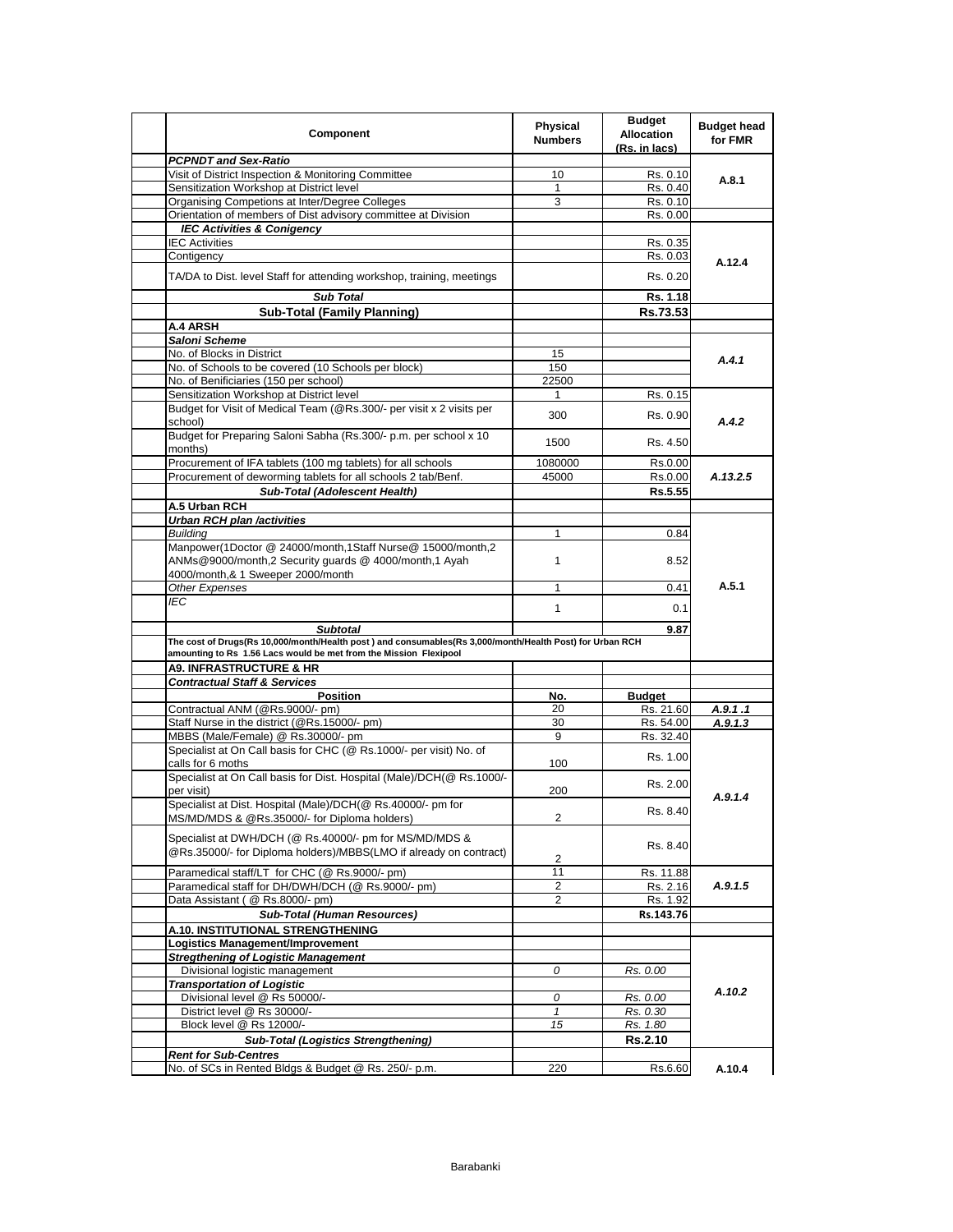| Component                                                                                              | <b>Physical</b><br><b>Numbers</b> | <b>Budget</b><br><b>Allocation</b><br>(Rs. in lacs) | <b>Budget head</b><br>for FMR |
|--------------------------------------------------------------------------------------------------------|-----------------------------------|-----------------------------------------------------|-------------------------------|
| <b>Sub-Total (Sub Center Rent)</b>                                                                     |                                   | <b>Rs.6.60</b>                                      |                               |
| <b>A.11 TRAINING</b>                                                                                   |                                   |                                                     |                               |
| <b>Training- Skill Birth Attendant</b>                                                                 |                                   |                                                     |                               |
| <b>Training at DWH/Combined Hosp</b>                                                                   |                                   |                                                     |                               |
| Target at DWH                                                                                          | 44                                |                                                     |                               |
| No. of Particpants per batch                                                                           | 4                                 |                                                     |                               |
| No. of Batches                                                                                         | 11                                | Rs.12.15                                            |                               |
| New Site Stregthening at DWH                                                                           | $\overline{\phantom{a}}$          |                                                     |                               |
| Existing site stregthening                                                                             |                                   | Rs.0.40                                             |                               |
| Sub-Total (DWH-SBA)                                                                                    |                                   | Rs.12.55                                            |                               |
| <b>Training at FRU/24X7</b>                                                                            |                                   |                                                     | A.11.3.1                      |
| Name of the selected Training Site FRU/24X7                                                            |                                   |                                                     |                               |
| Target at FRU/24X7                                                                                     | 0                                 |                                                     |                               |
| No. of Particpants per batch                                                                           | 0                                 |                                                     |                               |
| No. of Batches                                                                                         | 0                                 | Rs.0.00                                             |                               |
| New Site Stregthening at FRU                                                                           |                                   | Rs.0.00                                             |                               |
| Existing site stregthening                                                                             |                                   | Rs.0.00                                             |                               |
|                                                                                                        |                                   |                                                     |                               |
| Sub-Total (FRU-SBA)                                                                                    |                                   | <b>Rs.0.00</b>                                      |                               |
| <b>Sub-Total(SBA Training)</b>                                                                         |                                   | Rs.12.55                                            |                               |
| A.14 PROGRAM MANAGEMENT                                                                                |                                   |                                                     |                               |
| Personal & Other Expense of Dist. PMU (Rs.94500/- pm)<br>Operational Cost (Rs. 60000/- pm)             | 1<br>1                            | Rs.11.34<br>Rs.7.20                                 | A.14.2<br>A.14.4              |
| Sub-Total (Program Management)                                                                         |                                   | Rs.18.54                                            |                               |
|                                                                                                        |                                   |                                                     |                               |
| <b>Total for RCH Flexipool (Part A)</b>                                                                |                                   | Rs.1,346.80                                         |                               |
|                                                                                                        |                                   |                                                     |                               |
|                                                                                                        |                                   |                                                     | <b>Contract Contract</b>      |
|                                                                                                        | Physical                          | <b>Budget</b>                                       | <b>Budget head</b>            |
| Component                                                                                              | <b>Numbers</b>                    | <b>Allocation</b>                                   | for FMR                       |
|                                                                                                        |                                   | (Rs. in lacs)                                       |                               |
|                                                                                                        |                                   |                                                     |                               |
| <b>ASHA Scheme:-</b>                                                                                   |                                   |                                                     | B.1                           |
| Periodic Training for ASHAs                                                                            |                                   |                                                     | B.1.1                         |
| <b>ASHA Support System</b>                                                                             |                                   |                                                     |                               |
| Replenishment of ASHA Kits & Budget (@ Rs. 500/- per kit*2 for 95%<br>ASHA)                            | 2491                              | Rs.0.00                                             | B.1.2                         |
| Incentive to ASHAs (Average Rs.500/- p.m. for 85% ASHAs)                                               | 2229                              | Rs.133.74                                           | B.1.3                         |
| Award to ASHA (Rs.5000/- for 1 ASHA in each block)                                                     | 15                                | Rs.0.75                                             |                               |
| Annual ASHA Sammelan (Rs.250/- per ASHA for 60% ASHAs)                                                 | 1573                              | Rs 3.93                                             | B.1.1                         |
| Mobility to ASHAs (Rs.30/- per ASHA for 95% ASHAs)                                                     | 2491                              | Rs.8.97                                             |                               |
| Block level ASHA Payment Register (Rs.100/-per Register)                                               | 15                                | Rs.0.02                                             | B.18.3.2                      |
| Printing of Voucher Booklet for ASHA (Rs.25/-per Booklet)                                              | 2622                              | Rs.0.66                                             |                               |
| Budget ASHA Mentoring Group (Rs.10,000/- per District)                                                 | Quarterly                         | Rs 0.10                                             | B.1.1                         |
|                                                                                                        | Meeting                           |                                                     |                               |
| Sub-Total (ASHA Scheme):-                                                                              |                                   | Rs.148.16                                           |                               |
| <b>Untied Grant to Facilities</b>                                                                      |                                   |                                                     | <b>B.2</b>                    |
| No. of CHCs & Budget @ Rs.0.50 lacs per facility                                                       | 11                                | Rs.5.50                                             | <b>B.2.1</b>                  |
| No. of BPHCs & Budget @ Rs.0.50 lacs per facility<br>No. of APHCs & Budget @ Rs.0.25 lacs per facility | 5<br>53                           | Rs.2.50<br>Rs.13.25                                 | B.2.2<br><b>B.2.2</b>         |
| No. of Sub Centres & Budget @ Rs.0.10 lacs per facility                                                | 353                               | Rs.35.30                                            | B.2.3                         |
| No.of VHSCs                                                                                            | 1014                              | Rs.0.00                                             |                               |
| No.of Revenue Villages & Budget @Rs.0.10 lacs per R.Village                                            | 1842                              | Rs.184.20                                           | B.2.4                         |
| <b>Sub-Total (Untied Grants)</b>                                                                       |                                   | Rs.240.75                                           |                               |
| <b>Annual Maintenance Grant to Facilities</b>                                                          |                                   |                                                     | B.4                           |
| No. of CHCs & Budget @ Rs.1.0 lacs per facility                                                        | 11                                | Rs.11.00                                            | B.4.1                         |
| No. of BPHCs & Budget @ Rs.1.0 lacs per facility                                                       | 5                                 | Rs.5.00                                             | <b>B.4.2</b>                  |
| No. of APHCs & Budget @ Rs.0.50 lacs per facility                                                      | 48                                | Rs.24.00                                            |                               |
| No. of APHCs & Funds @ Rs.1.00 lacs per facility                                                       | 130                               | Rs.13.00                                            | B.4.3                         |
| <b>Sub-Total (Annual Maintenance Grants)</b>                                                           |                                   | Rs.53.00                                            |                               |
| <b>Funds to Rogi Kalyan Samitis</b>                                                                    |                                   |                                                     | B.6                           |
| No. of District Hospitals & Funds @ Rs.5.0 lacs per facility                                           | 2                                 | Rs.10.00                                            | B.6.1                         |
| No. of CHCs & Funds @ Rs.1.0 lacs per facility                                                         | 11                                | Rs.11.00                                            | B.6.2                         |
| No. of BPHCs & Funds @ Rs.1.0 lacs per facility                                                        | 5                                 | Rs.5.00                                             | <b>B.6.3</b>                  |
| No. of APHCs & Funds @ Rs.0.50 lacs per facility<br><b>Sub-Total (Funds for RKS)</b>                   | 53                                | Rs.53.00<br>Rs.79.00                                | B.6.4                         |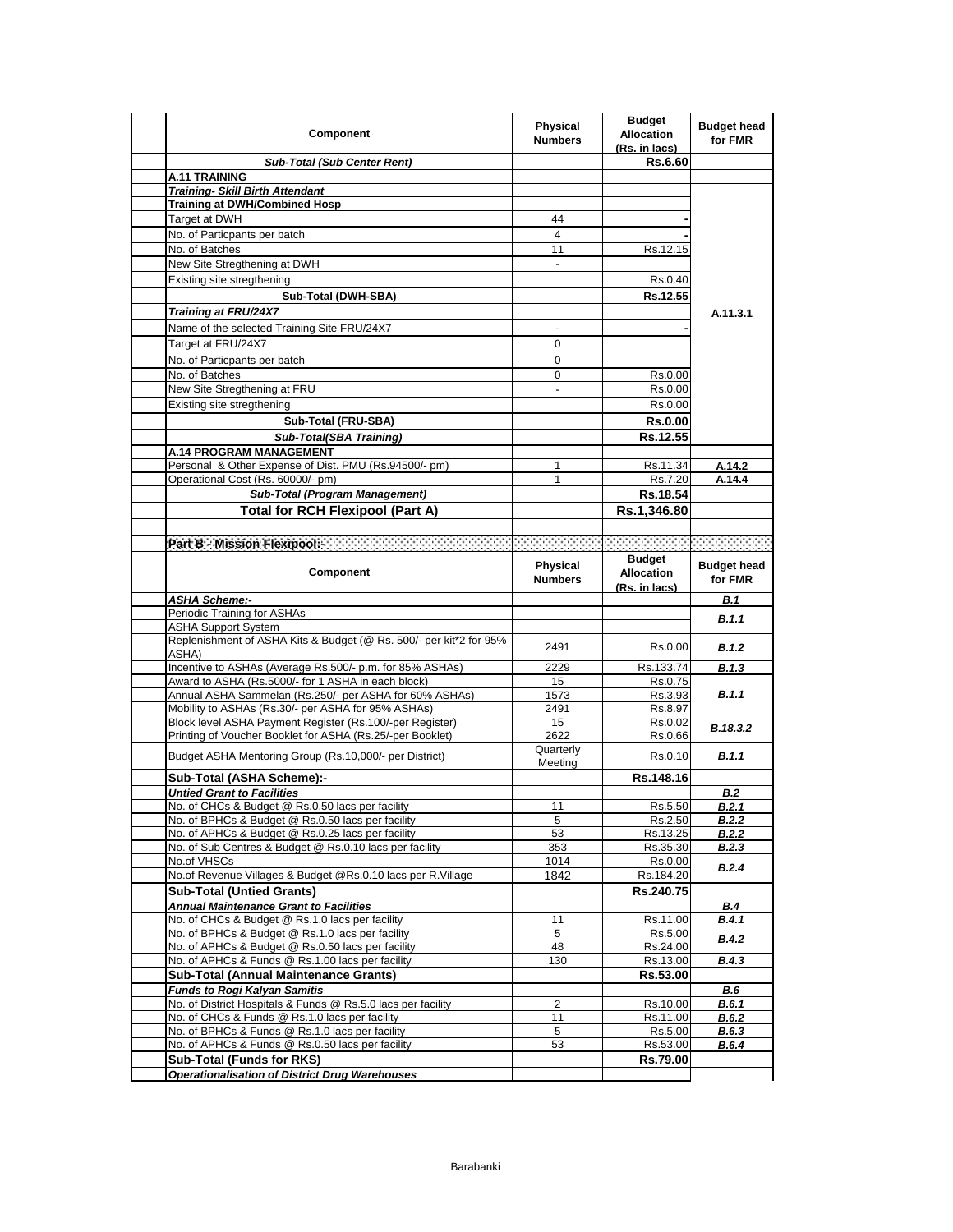| Component                                                                              | <b>Physical</b><br><b>Numbers</b> | <b>Budget</b><br><b>Allocation</b><br>(Rs. in lacs) | <b>Budget head</b><br>for FMR |
|----------------------------------------------------------------------------------------|-----------------------------------|-----------------------------------------------------|-------------------------------|
| Contractual Staff (@Rs.2.94 lacs/yr)                                                   | $\Omega$                          | Rs.0.00                                             | <b>B.21</b>                   |
| Contingency Expenses (@Rs.2.0 lacs/yr)                                                 | $\mathbf 0$                       | Rs.0.00                                             |                               |
| Sub-Total (Ope. of District Drug Warehouses)                                           |                                   | <b>Rs.0.00</b>                                      |                               |
| <b>Mobility Support to DWH &amp; District Combined Hospital</b>                        |                                   |                                                     | <b>B.27.8</b>                 |
| Mobility Support to DWH/DCH @Rs.18000/- Per month.                                     | 1                                 | Rs.2.16                                             |                               |
| Sub-Total (Funds for Mobility Support to DWH & DCH)                                    |                                   | <b>Rs.2.16</b>                                      |                               |
| Mobility Support for Monitoring & Supervision.                                         |                                   |                                                     |                               |
| Mobility Support to District Community Mobilizer (@Rs.800/-per day X)<br>8 days/month) | $\mathbf 1$                       | Rs.0.77                                             |                               |
| Mobility Support to District Account Manager (@Rs.800/-per day X 6)<br>days/month)     | $\mathbf{1}$                      | Rs.0.58                                             | B.18.3.2                      |
| Mobility Support to District Programme Manager (@Rs.800/-per day X<br>8 days/month)    |                                   | Rs.0.00                                             |                               |
| Sub-Total(Mobility Support for Monit. & Supervision)                                   |                                   | <b>Rs.1.34</b>                                      |                               |
| <b>Supervision of ANM/ASHAs</b>                                                        |                                   |                                                     | B.18.3.2                      |
| Vehicle for Mobility @Rs.18000/-month/block                                            | 15                                | Rs.32.40                                            |                               |
| Sub-Total (Supervision of ANM/ASHAs)                                                   |                                   | Rs.32.40                                            |                               |
| <b>Vehicle Support for Specialist</b>                                                  |                                   |                                                     | <b>B.27.8</b>                 |
| One Vehicle for 5 block level facility (@Rs.18000/-month)                              | 3                                 | Rs.6.48                                             |                               |
| <b>Sub-Total (Vehicle Support for Specialist)</b>                                      |                                   | <b>Rs.6.48</b>                                      |                               |
| Diesel for Generator for District Hospitals                                            |                                   |                                                     | <b>B.28</b>                   |
| Diesel Support for generator (@Rs.1 lac per month)                                     | 2                                 | Rs.24.00                                            |                               |
| <b>Sub-Total (Diesel Support for District Hospital)</b>                                |                                   | Rs.24.00                                            |                               |
| Diesel Support for Generator in Fully Functional CHC.                                  |                                   |                                                     |                               |
| Diesel Support for Fully functional CHC (@Rs.35000/-per month)                         | 11                                | Rs.46.20                                            | <b>B.28</b>                   |
| Diesel Support for CHC functional in BPHC building (@Rs.13500/-per<br>month)           | 5                                 | Rs.8.10                                             |                               |
| Sub-Total (Diesel Support for fully functional CHCs)                                   |                                   | Rs.54.30                                            |                               |
| Saas Bahu Sammelans (1 each at District)                                               |                                   |                                                     | <b>B.7.1</b>                  |
| No. of Sammellans & Budget (@Rs. 1.50 lac. Per District)                               | $\mathbf{1}$                      | Rs.1.50                                             |                               |
| Sub-Total (Saas Bahu Sammelan)                                                         |                                   | Rs.1.50                                             |                               |
| Tehsil level Pradhan Sammelan                                                          |                                   |                                                     | B.8.2                         |
| No. of Sammelans & Budget (@Rs.40,000 per Sammelan)                                    | 7                                 | Rs.2.80                                             |                               |
| Sub-Total (Tehsil level Pradhan Sammelan)                                              |                                   | <b>Rs.2.80</b>                                      |                               |
| <b>Organization of Swasthya Mela</b>                                                   |                                   |                                                     |                               |
| Organization of S.Mela @Rs.20000/- Mela/Month at each block.                           | 15                                | Rs.36.00                                            | <b>B.10.1</b>                 |
| Sub-Total (Swasthya Mela)                                                              |                                   | Rs.36.00                                            |                               |
| <b>Concurrent Audit</b>                                                                |                                   |                                                     | <b>B.27.5</b>                 |
| Budget @ Rs. 4000/- per month for 12 months                                            | 1                                 | Rs.0.48                                             |                               |
| <b>Sub-Total (Concurrent Audit)</b>                                                    |                                   | <b>Rs.0.48</b>                                      |                               |
| Health Management Information System (HMIS):-                                          |                                   |                                                     |                               |
| Hiring of Vehicle for District HMIS Nodal Officer (@Rs.800/- Visit)                    | 5                                 | Rs.0.48                                             |                               |
| Mobility Support for Block HMIS Nodal Officer (@Rs.600/-month)                         | 15                                | Rs.1.08                                             | B.21                          |
| Internet Connectivity @Rs.400/- per month/computer                                     | 17                                | Rs.0.82                                             |                               |
| Consumables & Stationary for Computer, printer (Rs.400/-per<br>month/facility)         | 17                                | Rs.0.82                                             |                               |
| Sub-Total (HMIS)                                                                       |                                   | Rs.3.19                                             |                               |
| <b>Programme Management:-</b>                                                          |                                   |                                                     |                               |
| <b>Expenses at Additional Director level:-</b>                                         |                                   |                                                     |                               |
| Mobility @Rs.2500/-per District per Month.                                             | 0                                 | Rs.0.00                                             | B.27.6                        |
| Contingency Expenses @Rs.5000/- month.                                                 | 0                                 | Rs.0.00                                             |                               |
| Sub-Total (Exp.at Addl.Director level)-                                                |                                   | <b>Rs.0.00</b>                                      |                               |
| <b>Operational Cost for Block Project Management Unit</b>                              |                                   |                                                     |                               |
| Honoraria to Block Data Assistant @Rs.8000/-Per Month                                  | 15                                | Rs.14.40                                            | B.27.1                        |
| Communication support to Block Program Manager @Rs.500/-P.M.                           | 15                                | Rs.0.90                                             |                               |
| Sub-Total (Operational Cost for BPMU)                                                  |                                   | Rs.15.30                                            |                               |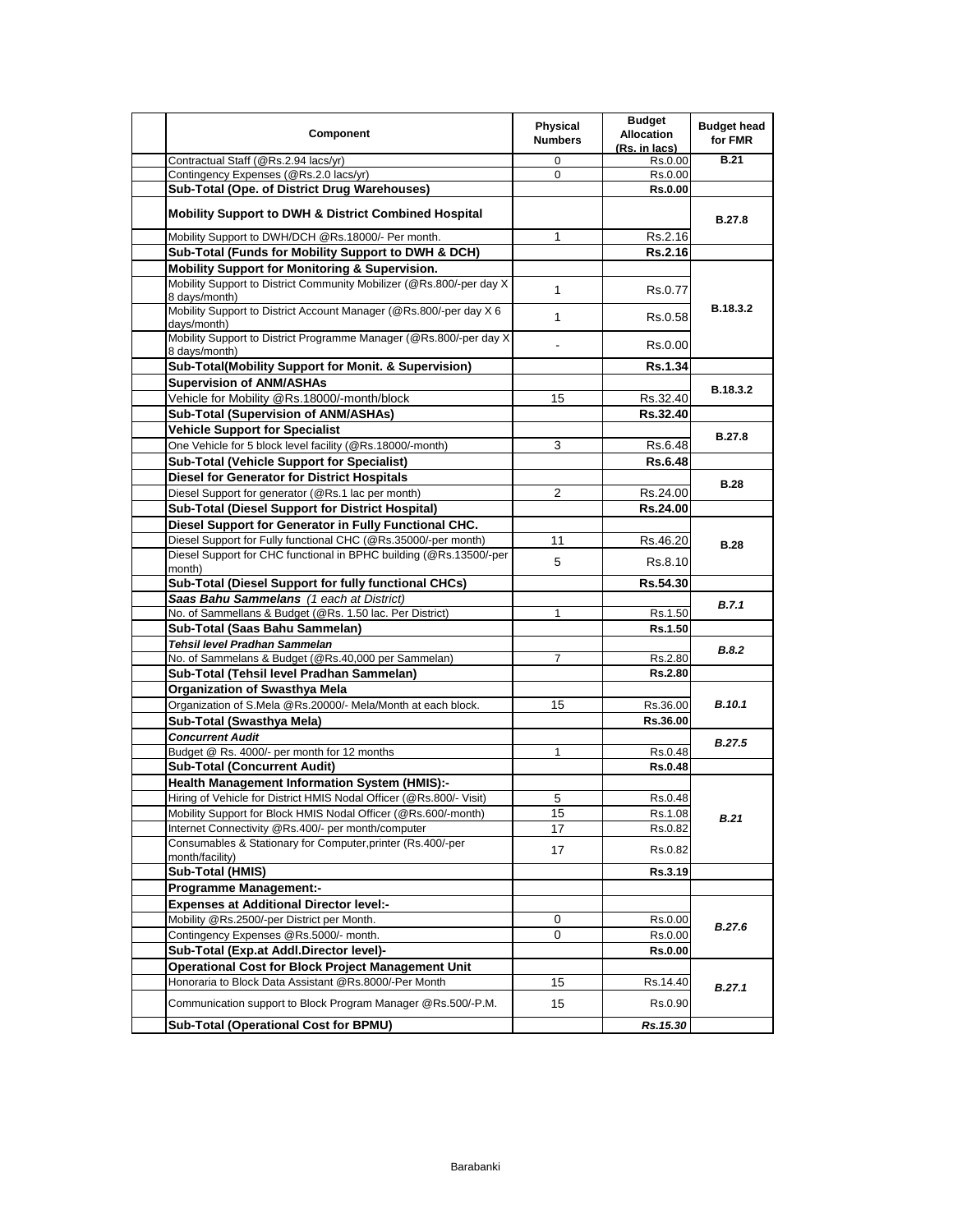|     | Component                                                                                                                                                                                                                                                                           | <b>Physical</b><br><b>Numbers</b> | <b>Budget</b><br><b>Allocation</b><br>(Rs. in lacs) | <b>Budget head</b><br>for FMR |
|-----|-------------------------------------------------------------------------------------------------------------------------------------------------------------------------------------------------------------------------------------------------------------------------------------|-----------------------------------|-----------------------------------------------------|-------------------------------|
|     | <b>Provision of Contractual Staff (AYUSH)</b>                                                                                                                                                                                                                                       |                                   |                                                     |                               |
|     | <b>Position</b>                                                                                                                                                                                                                                                                     | No.                               | <b>Budget</b>                                       |                               |
|     | ISM Lady Doctors (@ Rs.24,000/- per month)                                                                                                                                                                                                                                          | 16                                | Rs.73.68                                            | <b>B.14.4</b>                 |
|     | AYUSH Doctors (@ Rs.24,000/- per month)                                                                                                                                                                                                                                             | 15                                |                                                     |                               |
|     | AYUSH Pharmacists (@ Rs.9,000/- per month)                                                                                                                                                                                                                                          | 9                                 | Rs.5.67                                             | B.14.1                        |
|     | Sub-Total (Contractual Staff - AYUSH)                                                                                                                                                                                                                                               |                                   | Rs.79.35                                            |                               |
|     | Integrated Skill Refresher Training for ANM & LHV.                                                                                                                                                                                                                                  |                                   |                                                     |                               |
|     | Total Work load for the year                                                                                                                                                                                                                                                        | 128                               |                                                     | B.16.3.1                      |
|     | Total no. of Proposed Batches & Budget @Rs.165950/- per batch.                                                                                                                                                                                                                      | 8                                 | Rs. 13.28                                           |                               |
|     | Sub-Total (Integrated skill training for ANM/LHV)                                                                                                                                                                                                                                   |                                   | Rs.13.28                                            |                               |
|     | <b>Infrastructure &amp; Manpower for UIP</b>                                                                                                                                                                                                                                        |                                   |                                                     |                               |
|     | Mobile Workshop at Regional Depot @Rs.4 Lac.                                                                                                                                                                                                                                        | 0                                 | Rs.0.00                                             |                               |
|     | Renovation & Electrification of WIC/WIF                                                                                                                                                                                                                                             | 0                                 | Rs.0.00                                             |                               |
|     | Expansion of Cold Chain Store at Regional/Divisional Depo                                                                                                                                                                                                                           | 0                                 | Rs.0.00                                             | B.26.5                        |
|     | Expansion of Cold Chain Workshop @Rs.50000/-year/District.                                                                                                                                                                                                                          | 1                                 | Rs.0.50                                             |                               |
|     | Mobility Support to Block (1 Vehicle @Rs.800/-per block for 6 days in                                                                                                                                                                                                               | 15                                | Rs.8.64                                             |                               |
|     | a month for 12 months)                                                                                                                                                                                                                                                              |                                   |                                                     |                               |
|     | IVRS System for Tracking of Beneficiaries.                                                                                                                                                                                                                                          | 0                                 | Rs.0.00                                             | B.18.3.2                      |
|     | Sub - Total (Infrasturcture & Manpower for UIP)                                                                                                                                                                                                                                     |                                   | Rs.9.14                                             |                               |
|     | $\mathcal{L}^{\mathcal{L}}$ , and the set of $\mathcal{L}^{\mathcal{L}}$                                                                                                                                                                                                            |                                   |                                                     |                               |
|     | Total for Mission Flexipool (Part B) The Contract of Contract Contract Contract Contract Contract Contract Contract Contract Contract Contract Contract Contract Contract Contract Contract Contract Contract Contract Contrac                                                      |                                   | Rs.802.63                                           |                               |
|     |                                                                                                                                                                                                                                                                                     |                                   |                                                     |                               |
| SI. | Component                                                                                                                                                                                                                                                                           | <b>Physical</b><br><b>Numbers</b> | <b>Budget</b><br><b>Allocation</b><br>(Rs. in lacs) |                               |
|     | Routine Immunization (Part C) And International Property                                                                                                                                                                                                                            |                                   | रविवरप्रवस्तु                                       |                               |
|     | Total Number of Immunization Sessions to be organized in the District                                                                                                                                                                                                               | 31944<br>Sessions/Year            |                                                     |                               |
|     | Mobility support for supervision: Supervisory visits by district level<br>officers for monitoring and supervision of RI @ Rs 50000 /District for<br>district level officers (this includes POL and maintenance) per year                                                            | 1                                 | Rs 0.50                                             |                               |
|     | Alternate Vaccine delivery @ Rs 50/- sessionx 3 months(April-<br>June10) +2 Vehicles /Blocks for 8 days /month for 9 months (July10-<br>March 11)                                                                                                                                   | 31944<br>Sessions/Year            | Rs.15.97                                            |                               |
|     | Focus on Urban slum & underserved areasHiring an ANM @<br>Rs.300/session for four sessions/month/slum of 10000 population and<br>Rs.200/- per month as contingency per slum of i.e. total expense of<br>Rs. 1400/- per month per slum of 10000 population                           | 0                                 | Rs.0.00                                             |                               |
|     | Mobilization of children by ASHA /RI Mobilizer @ Rs 150/- per session                                                                                                                                                                                                               | 31944<br>Sessions/Year            | Rs.47.92                                            |                               |
|     | Support for Computer Assistant for RI reporting (with annual<br>increment of 10% wef from 2010-11Districts @ Rs 8000- 10,000 p.m                                                                                                                                                    | 1                                 | Rs.1.06                                             |                               |
|     | Printing and dissemination of tally sheets, monitoring forms, etc. @<br>Rs 1 /beneficiary                                                                                                                                                                                           | 106227<br>Benefiaceries           | Rs.1.06                                             |                               |
|     | Quarterly Review & feedback meeting exclusive for RI at district level<br>with one Block MOIC, ICDS CDPO and other stakeholders<br>stakeholders @ Rs 100/- per participant for meeting expenses (lunch,<br>organizational expenses)                                                 | 45                                | Rs.0.18                                             |                               |
|     | Quarterly Review Meetings at Block level Quarterly Review &<br>feedback meeting for exclusive for RI at Block level @Rs 50/-ppas<br>honorarium for ASHA (travel) and Rs 25 /-person at the disposal of<br>MOIC for meeting expenses (refreshments, stationary and Misc<br>expences) | 3065                              | Rs.4.15                                             |                               |
|     | District level orientation training for 2 days of ANM, Multipurpose<br>Health worker @ Rs67300/batch with 20 participants in each batch                                                                                                                                             | 10 Batch                          | Rs.6.73                                             |                               |
|     | One day cold chain handelers training for block level cold chain<br>handlers @ Rs. 26,000 per batch and Rs. 3000 for obsever<br>nominated by State level                                                                                                                            | 1Batch                            | Rs.0.29                                             |                               |
|     | One day Training of block level data handlers by DIO and District<br>Cold chain Officer to train about the reporting formats of Immunization<br>and NRHM Rs 300/Participant/Block                                                                                                   | 15                                | Rs.0.05                                             |                               |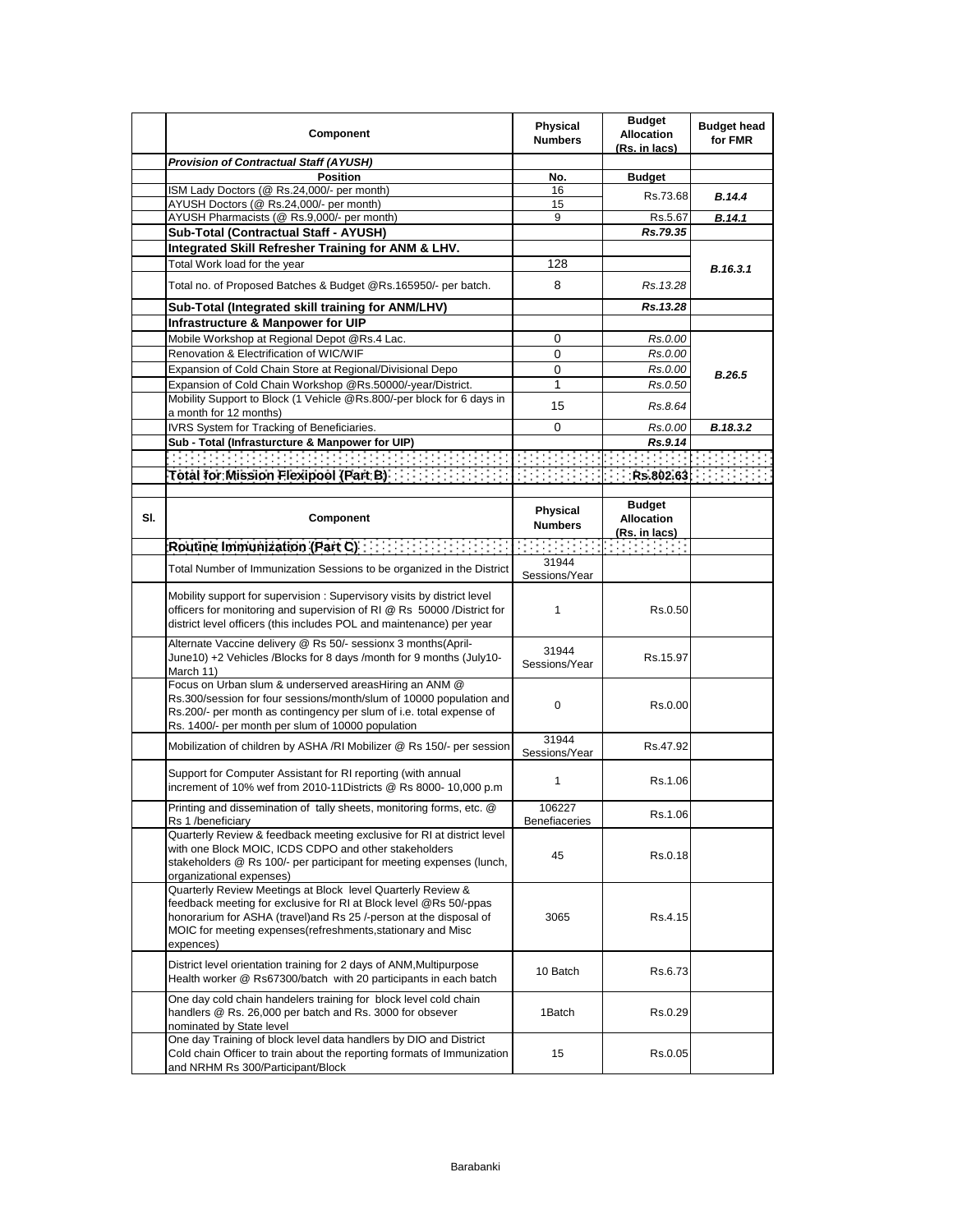|       | Component                                                                                                                                                           | <b>Physical</b><br><b>Numbers</b> | <b>Budget</b><br><b>Allocation</b><br>(Rs. in lacs) | <b>Budget head</b><br>for FMR |
|-------|---------------------------------------------------------------------------------------------------------------------------------------------------------------------|-----------------------------------|-----------------------------------------------------|-------------------------------|
|       | Microplanning at SC levelRs 100/- per subcentre (meeting at block<br>level, logistic)                                                                               | 353                               | Rs.0.35                                             |                               |
|       | Microplanning at Block & District levelFor consolidation of microplan<br>at PHC/CHC level @ Rs 1000/- block & at district level @ Rs 2000/-<br>per district         | 1District & 15<br><b>Block</b>    | Rs.0.17                                             |                               |
|       | Consumables for computer including provision for internet access for<br>RIMSRs 400/- Month / Districts                                                              | 1                                 | Rs.0.05                                             |                               |
|       | Red/Black Plastic bags etc, 2 bags per session @ Rs. 2/Bag                                                                                                          | 31944<br>Sessions/Year            | Rs.1.52                                             |                               |
|       | Purchase of Bleach/Hypochlorite solution for cold chain points                                                                                                      | 15 Vaccine<br>storage points      | Rs 0.08                                             |                               |
|       | Purchase of Twin bucket Rs 400 per PHC/CHC per year                                                                                                                 | 15 Vaccine<br>storage points      | Rs 0.06                                             |                               |
|       | Funds for purchase of small polythene zipper bags to keep vaccines<br>in the vaccine carriers Rs. 0.5/polythene bag X total number of<br>sessions/year +10% wastage | 31944<br>Sessions/Year            | Rs.0.19                                             |                               |
|       | Funds for preparing disposal pit for disposal of sharp immunization<br>waste. Rs. 3500/pit with 50% pits                                                            | 8 Pits                            | Rs.0.26                                             |                               |
|       | <b>RI</b> subtotal                                                                                                                                                  |                                   | Rs.80.59                                            |                               |
|       | <b>Cold Chain maintenance</b>                                                                                                                                       | 1District & 8                     |                                                     |                               |
|       | Cold chain maintenance@Rs 500/Block & Rs 10,000/District/Year<br>POL for vaccine delivery from State to District and from district to                               | <b>Block</b>                      | Rs.0.16                                             |                               |
|       | PHC/CHCs @ Rs. 100000/- district/Year)                                                                                                                              | 1District                         | Rs.1.00                                             |                               |
|       | <b>Subtotal Cold Chain</b>                                                                                                                                          |                                   | Rs.1.16                                             |                               |
|       | <b>Total Part C</b>                                                                                                                                                 |                                   | Rs.81.75                                            |                               |
|       | Part De National Programme and a complete the contract of the contract of the contract of the contract of the                                                       |                                   |                                                     |                               |
|       | 1. NPCB                                                                                                                                                             |                                   |                                                     |                               |
|       |                                                                                                                                                                     |                                   | <b>Budget</b>                                       |                               |
| SI.   | Component                                                                                                                                                           | <b>Physical</b><br><b>Numbers</b> | <b>Allocation</b><br>(Rs. in lacs)                  | <b>Budget Head</b><br>for FMR |
| 1.1   | Govt Sector 30% of Tot. Trgt @531/cat.oprt.(IOL)                                                                                                                    | 3247                              | 1724157                                             |                               |
| 1.2   | NGO Sector 20% of Tot Trgt @ 656/Cat. Oprt.(IOL)                                                                                                                    | 2164                              | 1419584                                             |                               |
| $1.3$ | Pvt. Sector 50% of Tot trgt.                                                                                                                                        | 5411                              | 0                                                   |                               |
|       | <b>Sub Total</b>                                                                                                                                                    | 10822                             | 3143741                                             |                               |
| 2     | SES (Free Spec. to Children) @ of 100/-Spec                                                                                                                         | 1127                              | $\Omega$                                            |                               |
| 3     | Vision Centre @ 50,000/Centre Equipment                                                                                                                             | 1 Govt/NGO                        | 50000                                               |                               |
| 4     | Operations other than Cataract                                                                                                                                      | 179                               | 179000                                              |                               |
| 5     | Eve Collection @ 500/Cornea.                                                                                                                                        | $\Omega$                          | $\Omega$                                            |                               |
|       | <b>Total allocated for the District in Rs.</b>                                                                                                                      | 12128                             | 3372741                                             |                               |
|       | 2. RNTCP(WB)                                                                                                                                                        |                                   |                                                     |                               |
| SI.   | Component                                                                                                                                                           | <b>Physical</b><br><b>Numbers</b> | <b>Budget</b><br><b>Allocation</b><br>(Rs. in lacs) | <b>Budget Head</b><br>for FMR |
|       | <b>CIVIL WORKS</b>                                                                                                                                                  |                                   | 100300                                              |                               |
|       | 2 LABORATORY MATERIALS<br>3 HONERARIUM                                                                                                                              |                                   | 479200<br>689195                                    |                               |
|       | 4 IEC/ PUBLICITY                                                                                                                                                    |                                   | 181000                                              |                               |
|       | 5 EQUIPMENT MAINTENANCE                                                                                                                                             |                                   | 126000                                              |                               |
|       | 6 TRAINING                                                                                                                                                          |                                   | 359455                                              |                               |
|       | 7 POL & VEHICLE MAINTENANCE                                                                                                                                         |                                   | 120000                                              |                               |
|       | 8 VEHICLE HIRING CHARGES<br>9 NGO/PP SUPPORT                                                                                                                        |                                   | 301500                                              |                               |
|       | 10 MISCELLANEOUS EXPENSES                                                                                                                                           |                                   | 565200<br>374510                                    |                               |
|       | 11 CONTRACTUAL SERVICES                                                                                                                                             |                                   | 3636000                                             |                               |
|       | 12 PRINTING                                                                                                                                                         |                                   | 169200                                              |                               |
|       | 13 RESEARCH & STUDIES                                                                                                                                               |                                   |                                                     |                               |
|       |                                                                                                                                                                     |                                   | 5000                                                |                               |
|       | 14 MEDICAL COLLEGES                                                                                                                                                 |                                   |                                                     |                               |
|       | 15 PROCUREMENT OF VEHICLES                                                                                                                                          |                                   | $\Omega$                                            |                               |
|       | 16 PROCUREMENT OF EQUIPMENT<br>Sub-TOTAL                                                                                                                            |                                   | 7106560                                             |                               |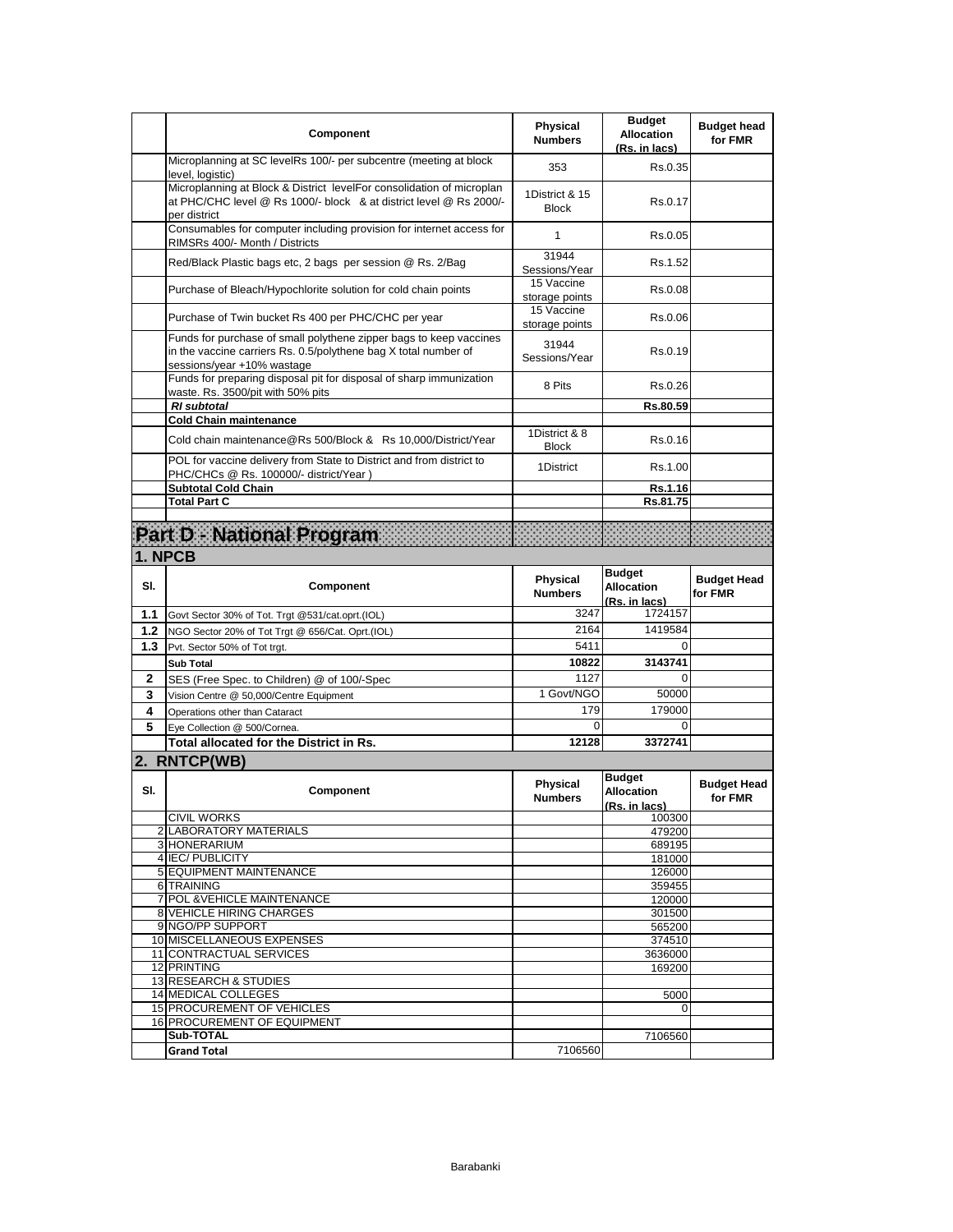|                | Component                                                                                    | <b>Physical</b><br><b>Numbers</b> | <b>Budget</b><br><b>Allocation</b><br>(Rs. in lacs) | <b>Budget head</b><br>for FMR |
|----------------|----------------------------------------------------------------------------------------------|-----------------------------------|-----------------------------------------------------|-------------------------------|
| <b>3. NLEP</b> |                                                                                              |                                   |                                                     |                               |
|                | <b>Activities</b>                                                                            | Physical<br><b>Targets</b>        | <b>Financial</b>                                    |                               |
|                |                                                                                              |                                   | <b>Allocation</b>                                   |                               |
| 1              | <b>Contractual Services- Driver</b>                                                          |                                   |                                                     |                               |
|                | Remuneration @ Rs. 7,000/= P.M.                                                              | 0                                 | 0                                                   |                               |
|                | Sub total                                                                                    |                                   | 0                                                   |                               |
| $\overline{2}$ | <b>Office Maintenance</b>                                                                    |                                   |                                                     |                               |
|                | Telephone/Fax/Internet @ Rs. 15,000/= P.A.                                                   |                                   | 15000                                               |                               |
|                | Office Operation & Maintenance @ Rs. 18,000/= P.A.                                           |                                   | 18000                                               |                               |
|                | Consum-ables Stationery @ Rs. 24,000 P.A.                                                    |                                   | 24000                                               |                               |
|                | Maintenance of Office Equipment & Furniture etc.                                             |                                   | 15000                                               |                               |
|                | Sub total                                                                                    |                                   | 72000                                               |                               |
| 3              | Mobility-                                                                                    |                                   |                                                     |                               |
|                | Vehicle operation / hiring of 1 Vehicle @ Rs 75000 P.A.                                      |                                   | 75000                                               |                               |
|                | Sub total                                                                                    |                                   | 75000                                               |                               |
| 4              | <b>Training</b>                                                                              |                                   |                                                     |                               |
|                | 4 Days' Training of newly recruited Medical Officers @ Rs 28,000 per<br>batch of 30 trainees | 36                                | 33600                                               |                               |
|                | 3 Days' Training of newly recruited Health Workers @ Rs 24,000 per<br>batch of 30 trainees   | 15                                | 12000                                               |                               |
|                | 2 Days' Refresher Training of Medical Officers @ Rs 16,000 per<br>batch of 30 trainees       | 30                                |                                                     |                               |
|                | 2 Days' Refresher Training of Health Workers @ Rs 16,000 per<br>batch of 30 trainees         | 120                               | 80000                                               |                               |
|                | Sub total                                                                                    |                                   | 125600                                              |                               |
|                | 5 Procurement                                                                                |                                   |                                                     |                               |
|                | Supportive medicines and other items for patients @ Rs39 per patient                         |                                   |                                                     |                               |
|                | under treatment                                                                              |                                   | 27000                                               |                               |
|                | Splints, Crutches, Items for Deformity Patients Rs. 15/= per patient                         |                                   |                                                     |                               |
|                | under treatment                                                                              |                                   | 10400                                               |                               |
|                | Patient Welfare Rs. 26/= per patient under treatment                                         |                                   | 18000                                               |                               |
|                | Printing of forms @ Rs. 39/= per patient under treatment                                     |                                   | 27000                                               |                               |
|                | Sub total                                                                                    |                                   | 82400                                               |                               |
|                | 6 IEC Activities                                                                             |                                   |                                                     |                               |
|                | Rallies @ Rs. 5,000/= each                                                                   | 2                                 | 10000                                               |                               |
|                | School Quiz @ Rs. 1000/= each                                                                | 10                                | 10000                                               |                               |
|                | IPC workshops of ASHA @ Rs. 5000/= each                                                      | $\overline{2}$                    | 10000                                               |                               |
|                | Health Mela in local festivals, Melas etc. @ Rs. 5,000/= each                                |                                   | 5000                                                |                               |
|                | Sub total                                                                                    |                                   | 35000                                               |                               |
| 7              | <b>Urban Leprosy Project</b>                                                                 |                                   |                                                     |                               |
|                | <b>Supportive Medicines</b>                                                                  |                                   |                                                     |                               |
|                | Monitoring & Supervision                                                                     |                                   |                                                     |                               |
|                | MDT delivery & follow-up services                                                            |                                   |                                                     |                               |
|                | Sub total                                                                                    |                                   | 0                                                   |                               |
|                | 8 Incentive to Ashas                                                                         |                                   | 52800                                               |                               |
|                | 9 Review Meetings                                                                            |                                   | 18000                                               |                               |
|                | 10 Disability Prevention & Medical Rehabilitation                                            |                                   |                                                     |                               |
|                | Screening Camp for selection of RCS patients                                                 |                                   | 10000                                               |                               |
|                | Screening Camp - miscellaneous expenses                                                      |                                   | 10000                                               |                               |
|                | Screening Camp- Self Care Kits & patient Welfare items                                       |                                   | 10000                                               |                               |
|                | Sub total                                                                                    |                                   | 30000                                               |                               |
|                | 11 Cash Assistance                                                                           |                                   |                                                     |                               |
|                | Cash assistance- POL for Vehicle                                                             |                                   | 20000                                               |                               |
|                | Cash assistance- TA DA for Leprosy Staff                                                     |                                   | 70000                                               |                               |
|                | Sub total                                                                                    |                                   | 90000                                               |                               |
|                | <b>Grand Total</b>                                                                           |                                   | 580800                                              |                               |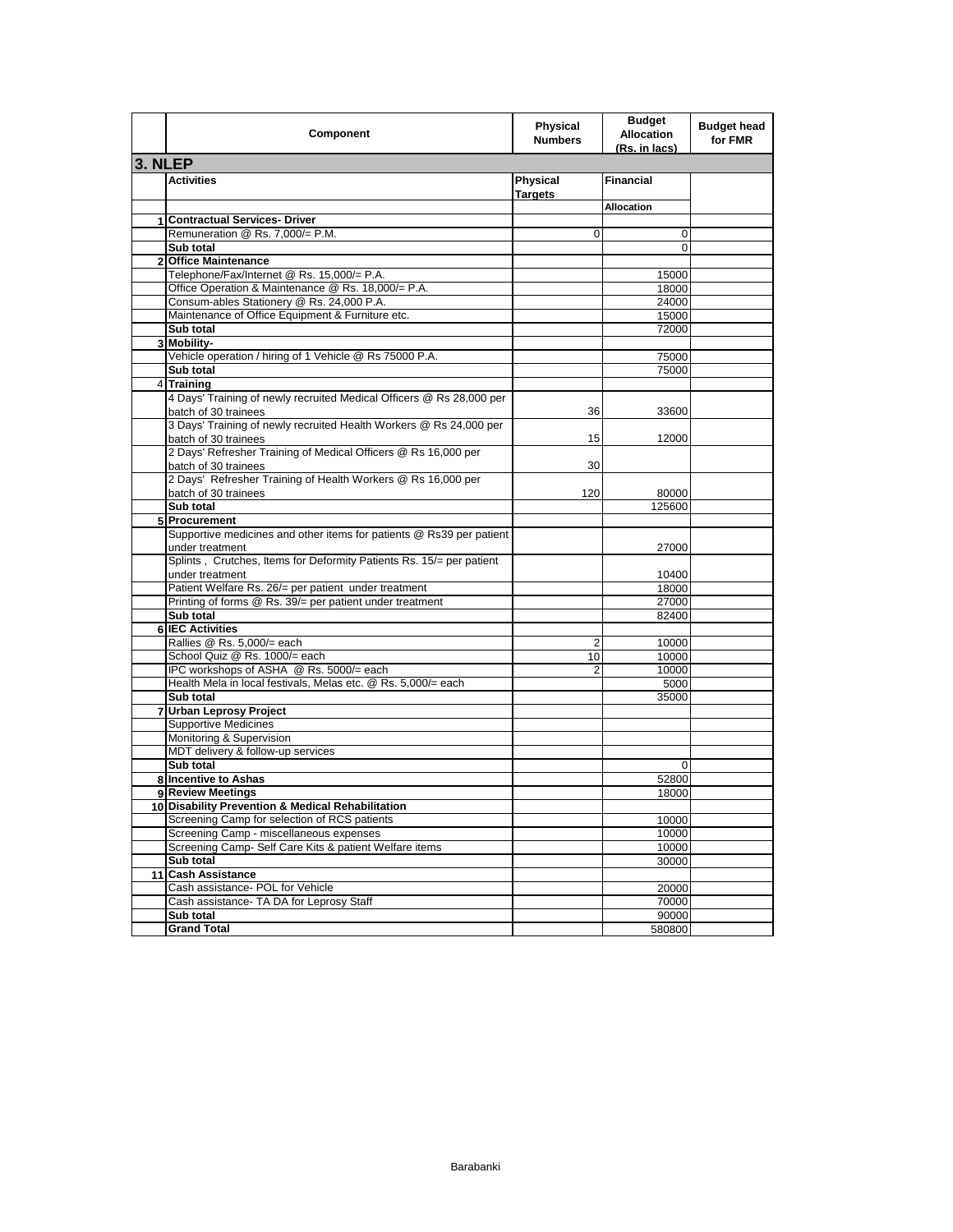|                | Component                                                                              | Physical<br><b>Numbers</b> | <b>Budget</b><br><b>Allocation</b><br>(Rs. in lacs) | <b>Budget head</b><br>for FMR |
|----------------|----------------------------------------------------------------------------------------|----------------------------|-----------------------------------------------------|-------------------------------|
|                | <b>4. NVBDCP</b>                                                                       |                            |                                                     |                               |
| S1.<br>No.     | <b>Activity Proposed</b>                                                               | Physical<br><b>Numbers</b> | <b>Budget</b><br>Allocation (Rs.<br>In lacs)        | <b>Budget head</b><br>for FMR |
|                | 1 DBS (Domestic Budgetary Support)                                                     |                            |                                                     |                               |
|                | 1.1 Malaria                                                                            |                            |                                                     |                               |
|                | Incentive to ASHA                                                                      |                            |                                                     |                               |
|                | Training                                                                               |                            |                                                     |                               |
|                | Monitoring & Supervision                                                               |                            | 45000                                               |                               |
|                | BCC/IEC Anti Malaria Month                                                             |                            | 20000                                               |                               |
|                | Malaria: Total                                                                         |                            | 65000                                               |                               |
|                | 1.2 Elimination of Lymphatic Filarisis                                                 |                            |                                                     |                               |
|                | Training of MO's                                                                       |                            | 42183.5                                             |                               |
|                | Training of Paramedical / Supervisor                                                   |                            | 126550.5                                            |                               |
|                | Night Survey                                                                           |                            | 47000                                               |                               |
|                | POL/Mobility                                                                           |                            | 61000                                               |                               |
|                | Training of drug Disrtibuters                                                          |                            | 244224                                              |                               |
|                | Honorarium of drug distributers                                                        |                            | 681792                                              |                               |
|                | Honorrium of Supervisors                                                               |                            | 79712                                               |                               |
|                | <b>Morbity Management</b>                                                              |                            | 65000                                               |                               |
|                | Inter Sectoral Conver. & social mobilization in Ly. Filariasis from<br>malaria BCC/IEC |                            | 180000                                              |                               |
|                | Filaria: Total                                                                         |                            | 1527462                                             |                               |
|                | 1.3 Dengue/ Chikungunya                                                                |                            |                                                     |                               |
|                | Apex Referral Lab                                                                      |                            |                                                     |                               |
|                | sentinel surveillance Hospital                                                         |                            |                                                     |                               |
|                | Epidemic Preparedness & rapid response                                                 |                            |                                                     |                               |
|                | Training Workshop                                                                      |                            |                                                     |                               |
|                | Dengue/ Chikungunya from malaria BCC/IEC                                               |                            |                                                     |                               |
|                | Dengue/ Chikungunya: Total                                                             |                            | $\mathbf 0$                                         |                               |
|                | $1.4$ AES/JE                                                                           |                            |                                                     |                               |
|                | Strengthing of Surveillance Treatment facilities                                       |                            | 30000                                               |                               |
|                | Strengthing of Surveillance diagnosis JE lab facilities                                |                            | 0                                                   |                               |
|                | Capacity building / Traiging                                                           |                            | $\Omega$                                            |                               |
|                | monitoring and Supervision                                                             |                            | 20000                                               |                               |
|                | Communi. Awareness in JE/AES from Malaria BCC/IEC                                      |                            |                                                     |                               |
|                | AES/JE: Total                                                                          |                            | 50000                                               |                               |
| $\overline{2}$ | Kala-azar                                                                              |                            |                                                     |                               |
|                | Kalazar Survey                                                                         |                            |                                                     |                               |
|                | Kalazar Fortnight Campain                                                              |                            |                                                     |                               |
|                | IEC/BCC                                                                                |                            |                                                     |                               |
|                | Labour Charges                                                                         |                            |                                                     |                               |
|                | Total Kala-azar                                                                        |                            | $\mathbf 0$                                         |                               |